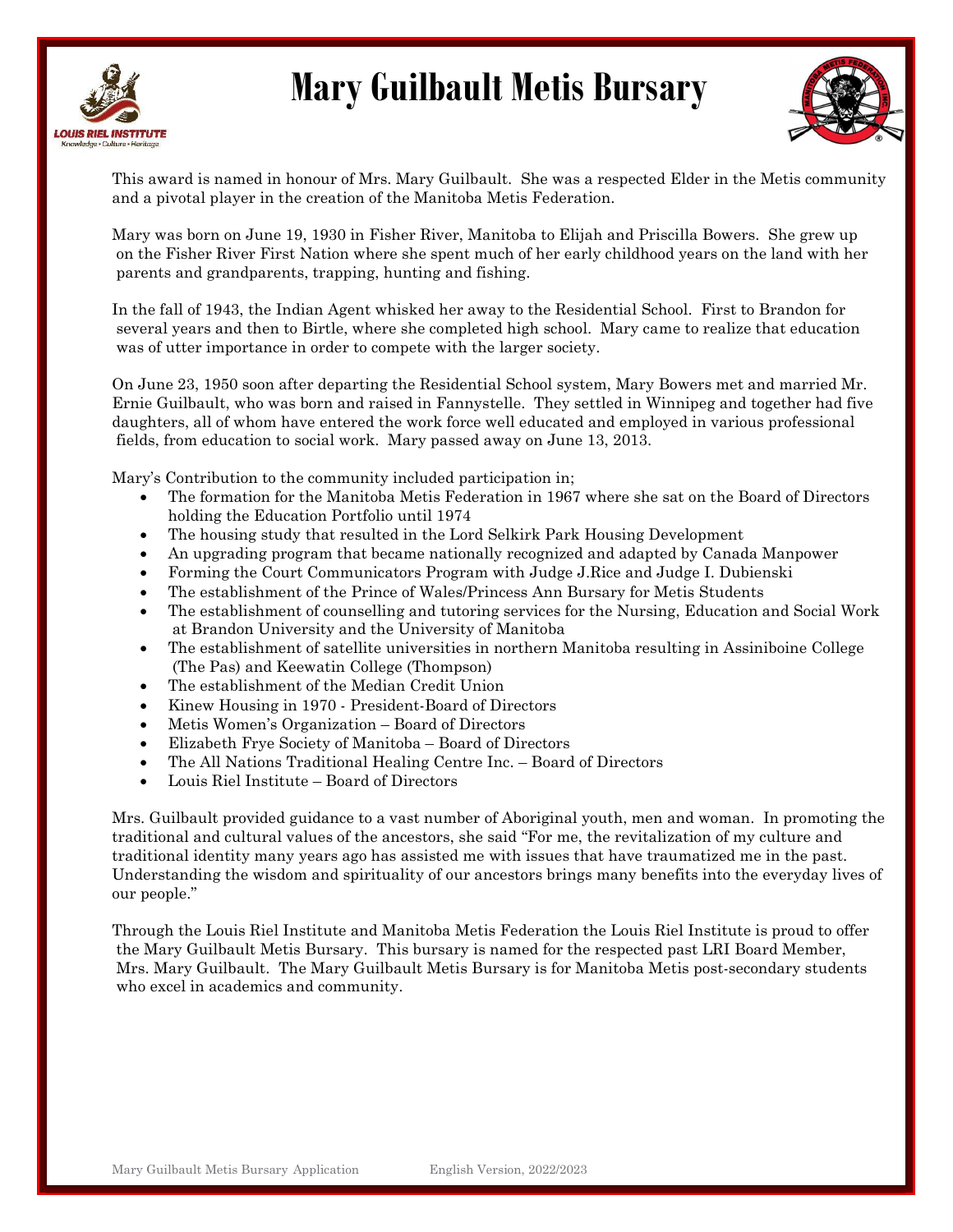



## Application Criteria:

- Metis Students
- Post-Secondary students who excel in academics
- Post-Secondary students who excel in the community
- Post-Secondary students who show financial need
- Post-Secondary students who have been residents of Manitoba for the last 12 months prior to this application

### Application Process:

#### Deadline: October 1

Complete the Mary Guilbault Bursary Application form and return it to LRI by the due date. Submit your application via;

| Mail                                                                 | Email                    | Fax          |
|----------------------------------------------------------------------|--------------------------|--------------|
| Louis Riel Institute<br>103-150 Henry Avenue<br>Winnipeg, MB R3B 0J7 | lribursaries@lrilearn.ca | 204-984-9484 |

#### Application Requirements and Checklist:

- Completed application make sure every section is filled out. Mark "N/A" where it does not apply to you instead of leaving it blank
- Transcript or statement for marks from the most recent year this can be an official statement or a print out from your secondary institution
- $\checkmark$  Two letters of recommendation;
	- One from a member of the Metis community;
		- This needs to be someone who is Metis and can talk about you as a Metis student to describe what you are doing to strengthen our Metis Nation
		- One from academic community (or employment if out of school for more than one year);

 This needs to be someone who is involved with you academically (i.e. teacher, advisor, etc.) that can describe what kind of student you are, how you approach your school, work demands, etc.

### Essay (500 words)

- o What program are you in and why?
- o What are your future plans, how will they be accomplished and why?
- o What do you do in the community and/or extra-curricular and why?
- Proof that you are eligible as a Metis student (see below for requirements)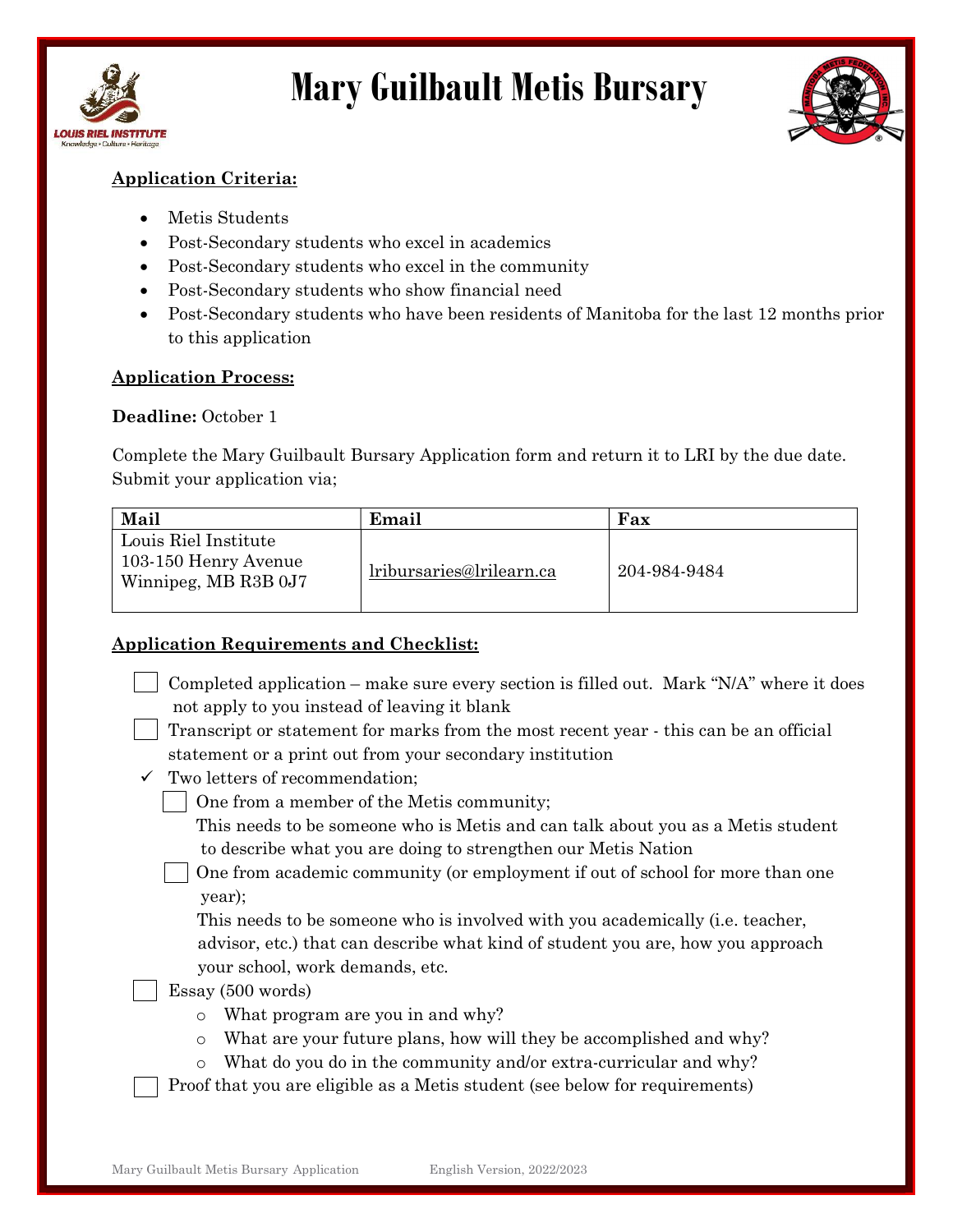



The following methods are acceptable ways of verifying that you are Metis:

- 1. A current citizenship in a Metis nation (i.e. MMF)
- 2. A certified genealogy form the Saint Boniface Historical Society (SBHS)
- 3. A certified genealogy dated prior to December 2014, from the Metis Culture and Heritage Resource Centre (MCHRC)
- 4. Other methods as approved by the Louis Riel Institute

You may use the proof of someone else in your family as long as you are able to show evidence that you are related to that person. The following are acceptable methods of showing evidence of relationship:

- 1. Long form birth certificate
- 2. Baptismal record which lists parents
- 3. Other methods as approved by the Louis Riel Institute

These items must be attached:

- 1. If your verification is Citizenship in a Metis Nation; provide either:
	- a. A photocopy of your citizenship card
	- b. A letter of confirmation from that nation if your application is being processed for either a new card or a replacement card

# OR

- 2. If your verification is: a **Genealogy from SBHS**; you will need to provide all of the following
	- a. A photocopy of the genealogy cover page, showing the SBHS stamp of approval and to whom the genealogy belongs
	- b. A photocopy of the one piece of historical ancestral documentation (generally found at the back of the genealogy (i.e. scrip, census)
	- c. A photocopy of the family tree page that shows the relationship of the person whose genealogy it is to the person listed on the historical ancestral document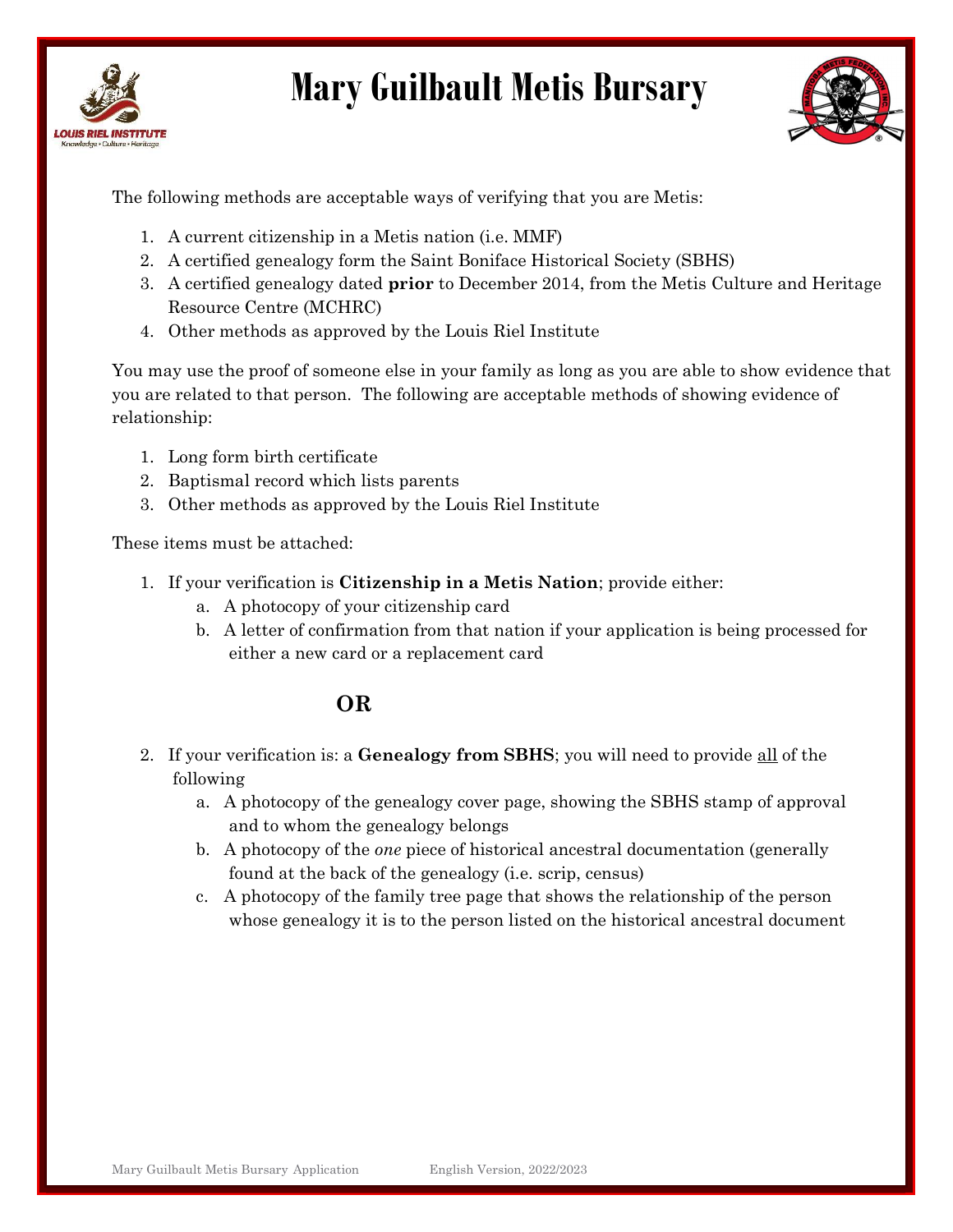



# Application Form

## Section 1 - Contact Information

| <b>First Name:</b>        | Last Name:                  | Mid Int $(s)$ : | $\sin \#$ :         |
|---------------------------|-----------------------------|-----------------|---------------------|
| <b>Address:</b>           | City/Town:                  | Province:       | <b>Postal Code:</b> |
| <b>Phone #:</b> (primary) | <b>Phone #:</b> (secondary) | Email:          |                     |

# Section 2 - Prior Education

| <b>High School:</b>                                       | City. & Prov. | Year: |
|-----------------------------------------------------------|---------------|-------|
|                                                           |               |       |
| <b>Highest Grade/Diploma:</b>                             |               |       |
|                                                           |               |       |
| <b>Technical Institution/College/University:</b>          | City. & Prov. | Year: |
|                                                           |               |       |
| Certification received: (i.e. Certificate/Diploma/Degree) |               |       |
|                                                           |               |       |

### Section 3 - Post Secondary-Education

| Institution:                   | Student#:                           |
|--------------------------------|-------------------------------------|
|                                |                                     |
| Program:                       | Year:                               |
|                                | 0F                                  |
| <b>Certification Expected:</b> | <b>Expected date of Graduation:</b> |
| <b>Additional information:</b> |                                     |

| LRI USE ONLY (date & initial) |                    |                 |                       |  |
|-------------------------------|--------------------|-----------------|-----------------------|--|
| Received                      | Verified & Entered | Entered in ARMS | <sup>1</sup> Approved |  |
|                               |                    |                 |                       |  |
|                               |                    |                 |                       |  |
|                               |                    |                 |                       |  |

Louis Riel Bursary Application English Version, 2022/2023 Page 1 of 4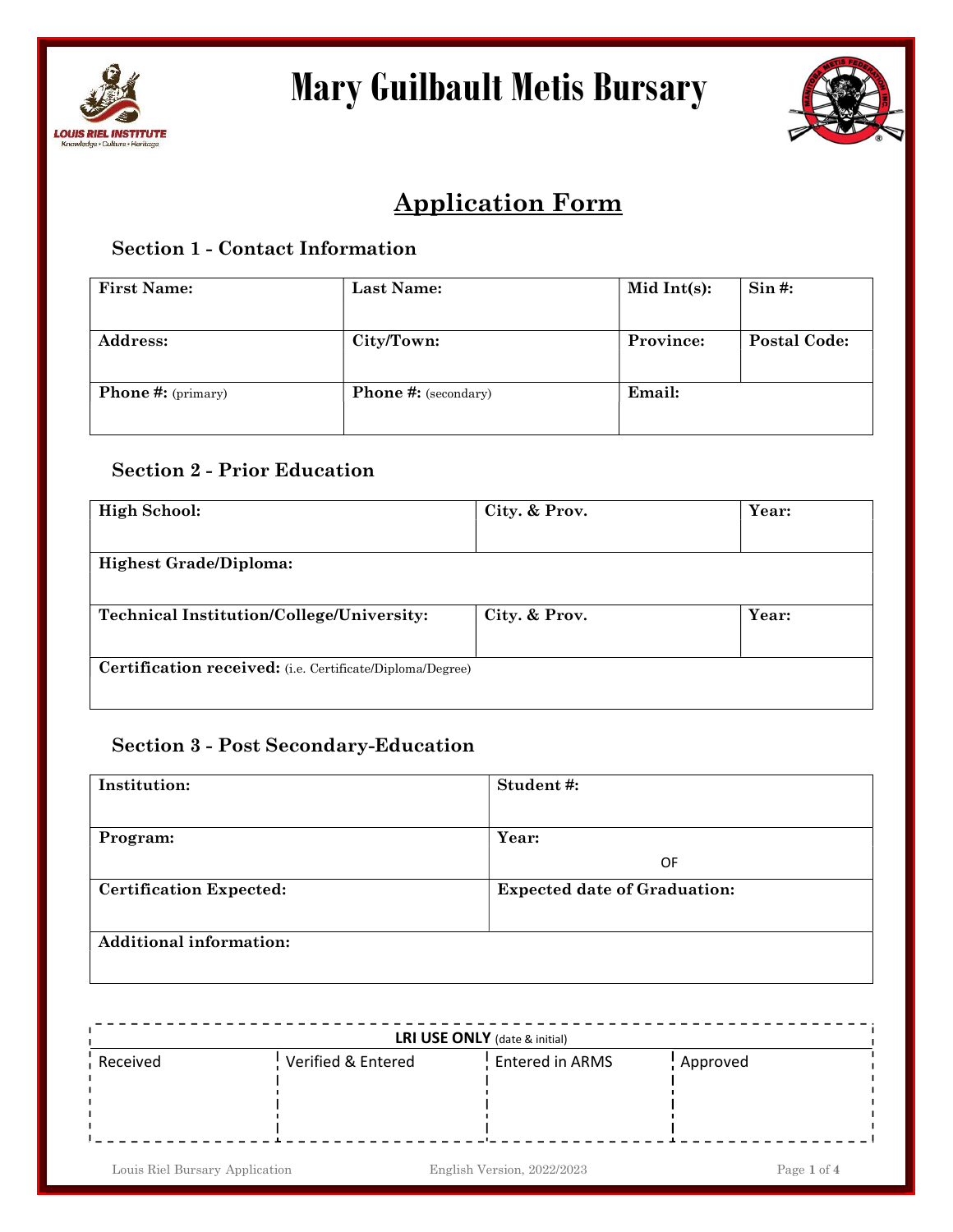



## Section  $4$  – Demographics (write N/A if not applicable to you)

| Gender:                |                                                |                      |                          | Date of Birth:      |
|------------------------|------------------------------------------------|----------------------|--------------------------|---------------------|
| $\Box$ Female          | $\Box$ Transgender                             | $\Box$ Two-Spirit    | $\Box$ Prefer not to say | M/D/Y               |
| $\Box$ Male            | $\Box$ Intersex                                | $\Box$ Other         |                          |                     |
| Preferred<br>Language: | <b>Marital Status:</b>                         |                      | <b>Employment Status</b> | # of<br>Dependents: |
| $\Box$ English         | $\Box$ Single                                  | $\Box$ Widowed       | $\square$ Employed       |                     |
| $\Box$ French          | $\Box$ Married                                 | $\square$ Common Law | $\Box$ Unemployed        |                     |
| $\Box$ Other           | $\Box$ Divorced                                |                      | $\Box$ Student           |                     |
|                        | Do you consider yourself to have a disability? |                      |                          |                     |
| If yes please specify: |                                                |                      |                          |                     |
|                        |                                                |                      |                          |                     |
|                        |                                                |                      |                          |                     |
|                        |                                                |                      |                          |                     |
|                        | How did you find out about this bursary?       |                      |                          |                     |

Section 5 – Metis Verification (attach photocopies of proof as per instructions)

| Citizenship                     |           | <b>Genealogy</b>   |
|---------------------------------|-----------|--------------------|
| <b>Organization:</b> (i.e. MMF) |           | Organization:      |
| Region:                         | <b>OR</b> | Date:              |
| Local:                          |           | Name on Genealogy: |
| $Card$ #:                       |           | Name on Card:      |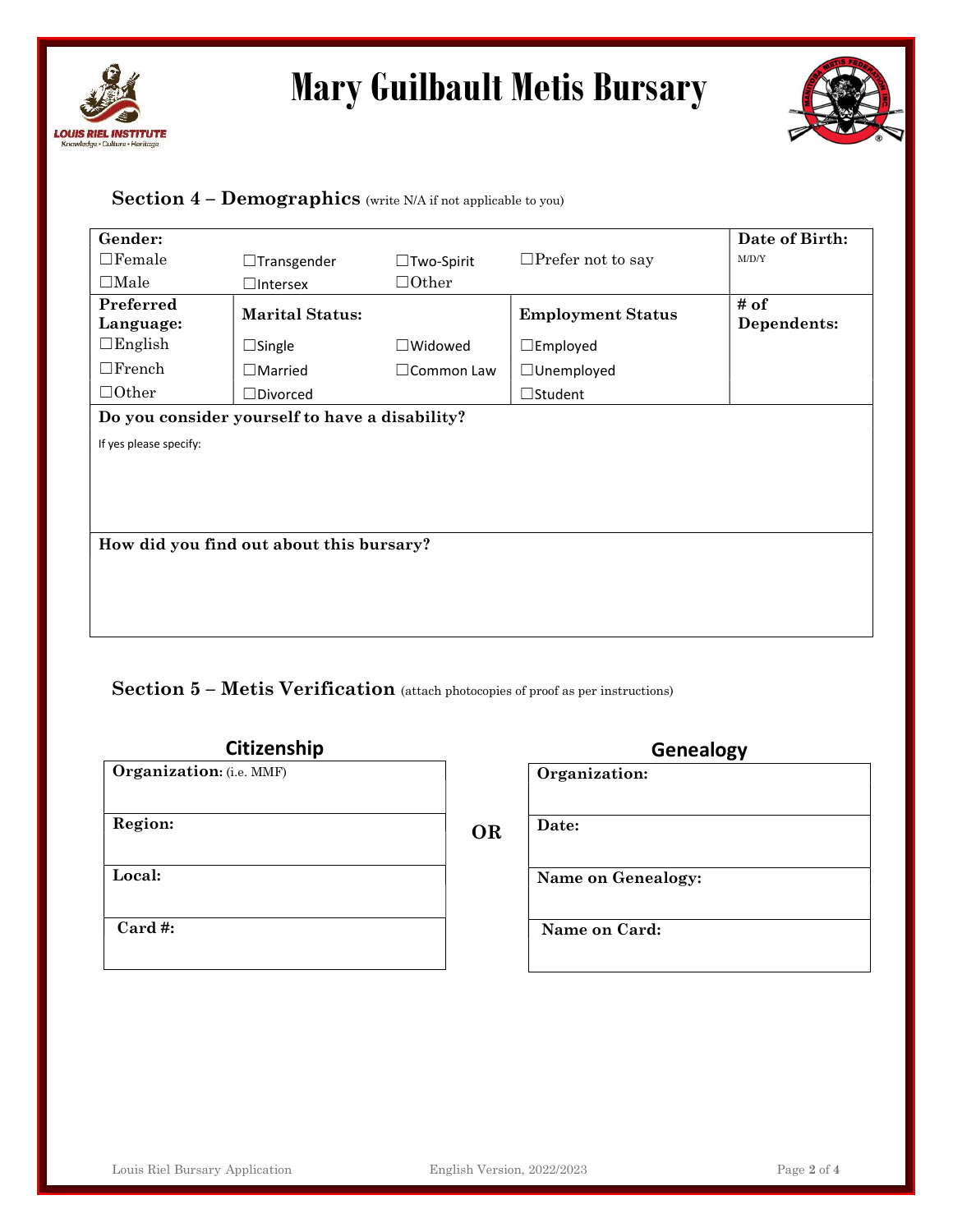



# Section 6 – Skills and Qualifications

| Are you a certified tradesperson?       |              |            | If yes, which trade? |          |       |
|-----------------------------------------|--------------|------------|----------------------|----------|-------|
| $\Box$ Yes                              | $\square$ No |            |                      |          |       |
| Check all certificates that you obtain: |              |            | <b>Expiry Date:</b>  |          |       |
| 1st Aid / CPR<br>$\perp$                |              |            |                      |          |       |
| WHMIS<br>$\perp$                        |              |            |                      |          |       |
| $\Box$ Dangerous Goods                  |              |            |                      |          |       |
| $\Box$ Safe Food Handling               |              |            |                      |          |       |
| <b>Other:</b> (please state)            |              |            |                      |          |       |
|                                         |              |            |                      |          |       |
| Do you have a valid drivers license?    |              |            | Class:               |          |       |
| $\square$ Yes                           | No<br>П      |            |                      |          |       |
| <b>Computer Skills:</b>                 |              |            |                      |          |       |
| Word                                    | Outlook      | Excel<br>ш | Powerpoint           | Internet | Email |

## Section 7 – Employment History

|                                     | <b>Most Recent Employer</b>      | <b>2nd Recent Employer</b> | <b>3rd Recent Employer</b> |
|-------------------------------------|----------------------------------|----------------------------|----------------------------|
| Company:                            |                                  |                            |                            |
| <b>Job Title:</b>                   |                                  |                            |                            |
| Type of<br><b>Employment:</b>       |                                  |                            |                            |
| <b>Start Date:</b>                  |                                  |                            |                            |
| <b>End Date:</b>                    |                                  |                            |                            |
| <b>Reason Left:</b>                 |                                  |                            |                            |
| What types of careers interest you? |                                  |                            |                            |
| 1st choice                          | What type of job would you like? |                            |                            |
| 2nd choice                          |                                  |                            |                            |